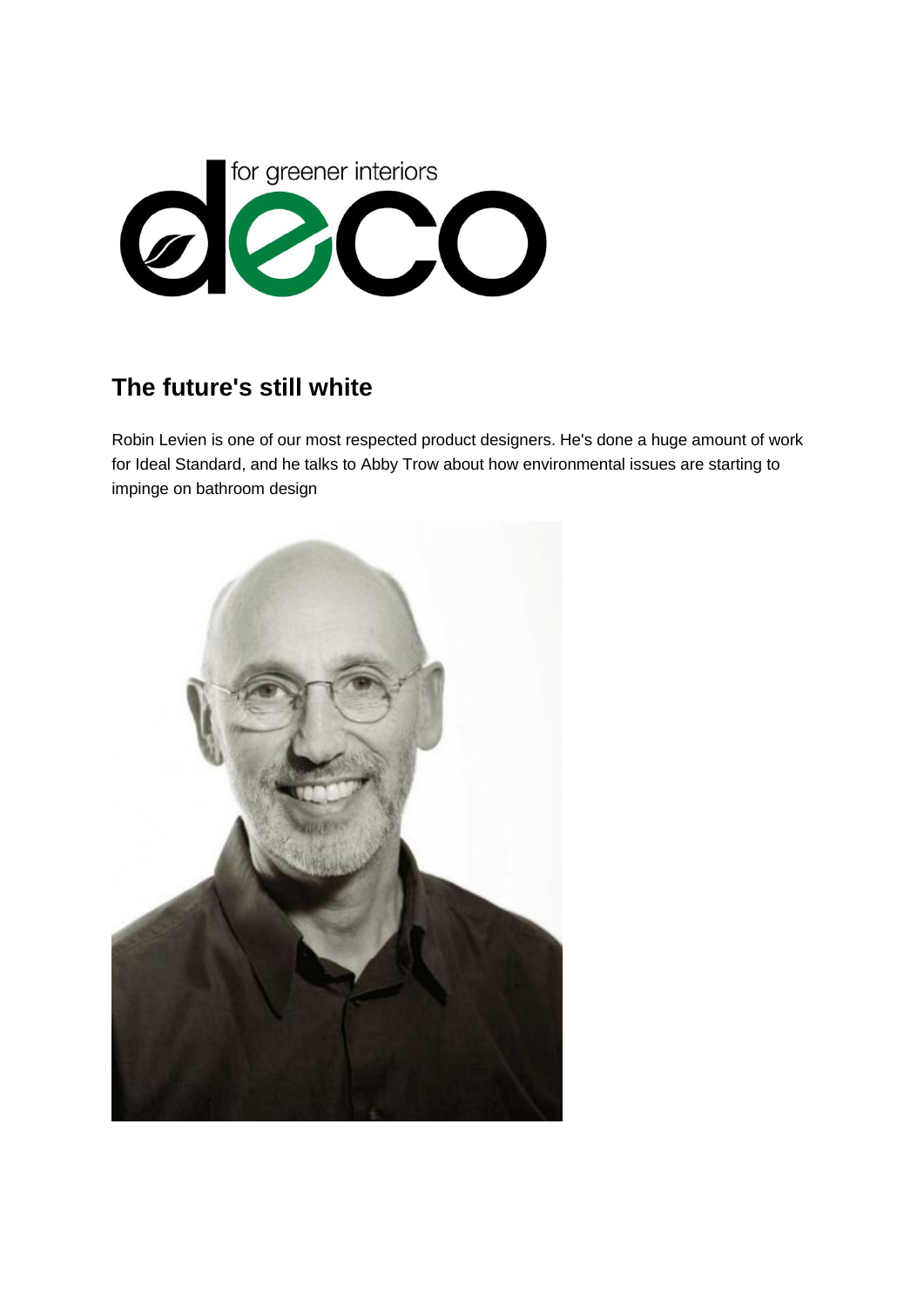While you may not know him by name, you almost certainly will know him by product. There's a very high likelihood you've used a loo designed by **Robin [Levien](http://www.studiolevien.com/)**, washed your hands in a basin designed by him and luxuriated in a bath designed by him. If you've found yourself in a bijou cloakroom or shower room, the clever mini-me sanitaryware may well be to his design. When it comes to bathrooms, Levien is your man.

As a designer, he always has an eye to the future, and the future has to be about sustainability as much as about technology, user-friendliness and aesthetics. So how sustainable can bathrooms be? Haven't they, after all, been promoted over recent years as pleasure domes in which to indulge and luxuriate under torrents of hot water? We've all been encouraged to invest in thumping power showers and huge baths. The environment hasn't featured heavily in their coverage.

'That's true. And I think the bathroom is tricky when it comes to being environmentally-friendly,' says London-based Levien. 'My feeling is that the thinking is focused too narrowly around saving-water. But I think we're on the nursery slopes of the sustainability argument and we need to go much further, by looking into the recyclability of the materials we use, developing new materials for bathroom products, and reducing the energy consumed by bathrooms.'

## *'I don't feel guilty about using ceramic. It has tremendous longevity and it doesn't degrade.'*

Materials first then. Levien questions the wisdom of continuing to mass-produce baths made from acrylic with fibreglass backing. 'Their longevity isn't good and they can't be recycled. I am concerned about this,' he says. Nor is he convinced by solid surface materials (mineral-filled resins) , which he doesn't think offer the durability of vitreous china. Which brings us neatly to the burning issue on everyone's lips when it comes to china, namely the huge amount of energy needed to fire the clay. 'Yes, very high temperatures are required but I'll say straight out that I don't feel guilty about working in ceramics, and I don't lie awake at night wishing there was something else to use.

'That's because it has tremendous longevity and it doesn't degrade. If you compare after 10 years a ceramic basin and a mineral-filled resin basin, the former will be almost as good as the day it went in, whereas the latter won't. For basins and loos, I don't think there is, as yet, a better material.'

And Levien suggests there is something poetic about ceramic. 'It is in essence made from the earth's surface, silica, and if you put in back in the ground, it is going back to where it came from. Vitreous china doesn't decompose in the ground, but it is inert, it's not dangerous. And I go back to longevity..we're still digging up pieces of china in almost perfect condition that were made centuries ago.'

That said, Levien would like to see more wood being used in bathrooms, as well as recycled plastics being developed into hard-wearing, stable materials for use as bath panels, for example, and for baths themselves. 'I think we're still waiting for the perfect material for baths. Cast iron is